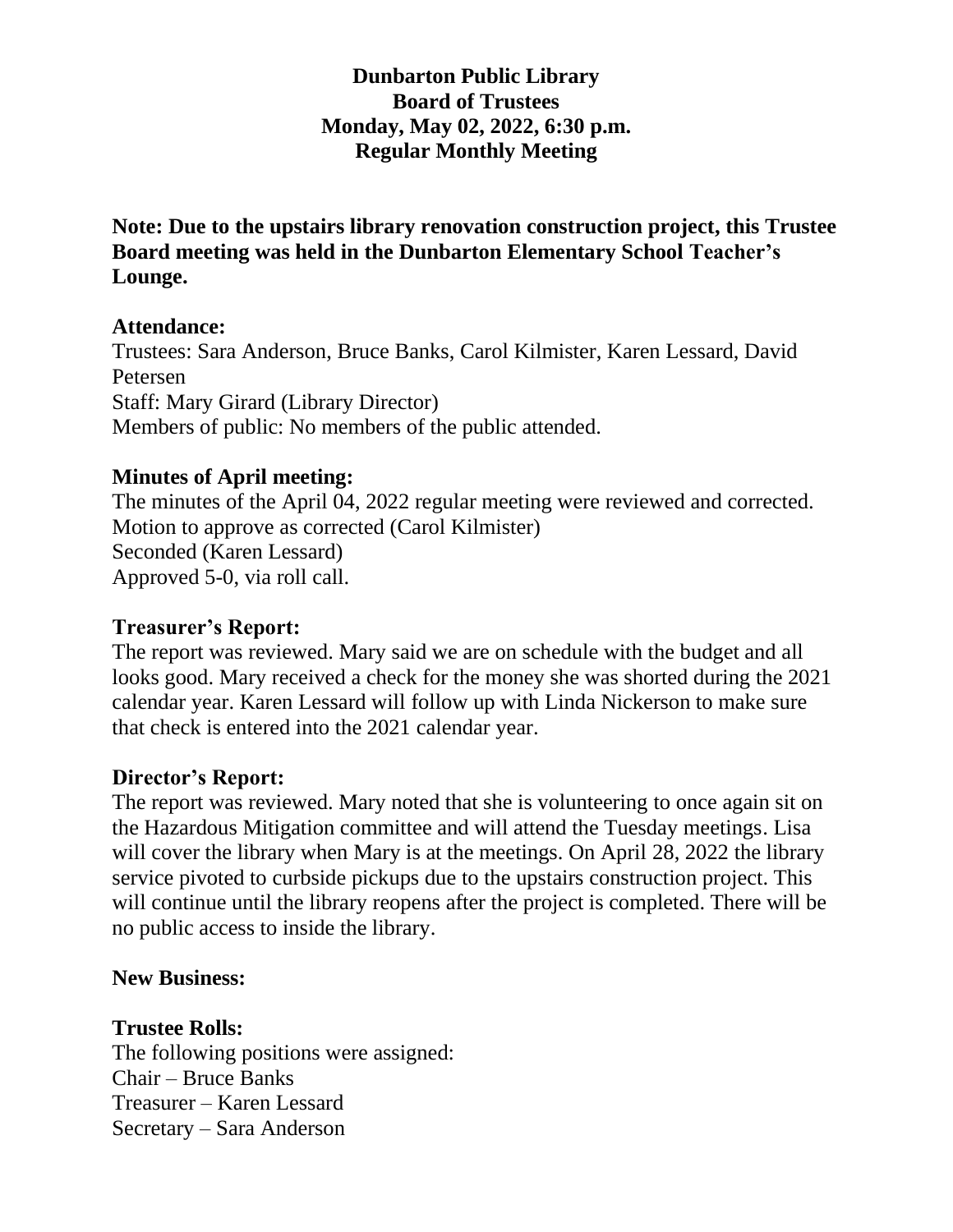## **Trustee Committees:**

The following committee positions were assigned: Public Relations: Bruce Banks and Mary Girard Finance Committee: Karen Lessard and Bruce Banks Personal: Carol Kilmister and Sara Anderson Facilities: David Petersen and Mary Girard THRC liaisons: Bruce Banks and Mary Girard Joint Loss: David Petersen and Mary Girard/Bruce Banks backup Technology: David Petersen

### **Meeting Location:**

Library Board of Trustee meetings will be held at the Dunbarton Elementary School in the Teacher's Faculty Lounge until the construction project at the library is completed. Thank you to Shelley Westenberg for setting this up.

# **Old Business:**

## **Town Hall Restoration update:**

Mary and Bruce continue to attend the DTHR bi-monthly meetings. There was discussion regarding the current state of the upstairs tin ceiling. A pro-bono structural engineer will assess how the ceiling was installed and its current condition. The Cusanos attended the meeting. They are donating money for the sound and lighting systems. The trustees discussed the necessity for public understanding of when the upstairs room will be available for use which, due to noise pollution, will be limited to the hours/days when the Library is closed.

## **Pandemic Service Plan Review:**

As the library is closed during the duration of the upstairs renovation the Covid Plan only applies to the staff. The staff will continue to stagger their shifts and will continue to wear masks while inside the library. All library events will be held either via ZOOM or outside on the bandstand during the construction project.

While the construction project is going on the library will be closed to the public per the Selectmen. The library services have reverted back to Phase Two Service Mode, curbside pick-up. The dropbox has been moved to the front (Hwy 13) entrance side of the building. Any patron who needs assistance in picking up or dropping off books is encouraged to call the library for assistance.

**Next meeting:** Next regular meeting will be Monday, June 6, 2022, at 6:30 PM at the Dunbarton Elementary School, Faculty Lounge.